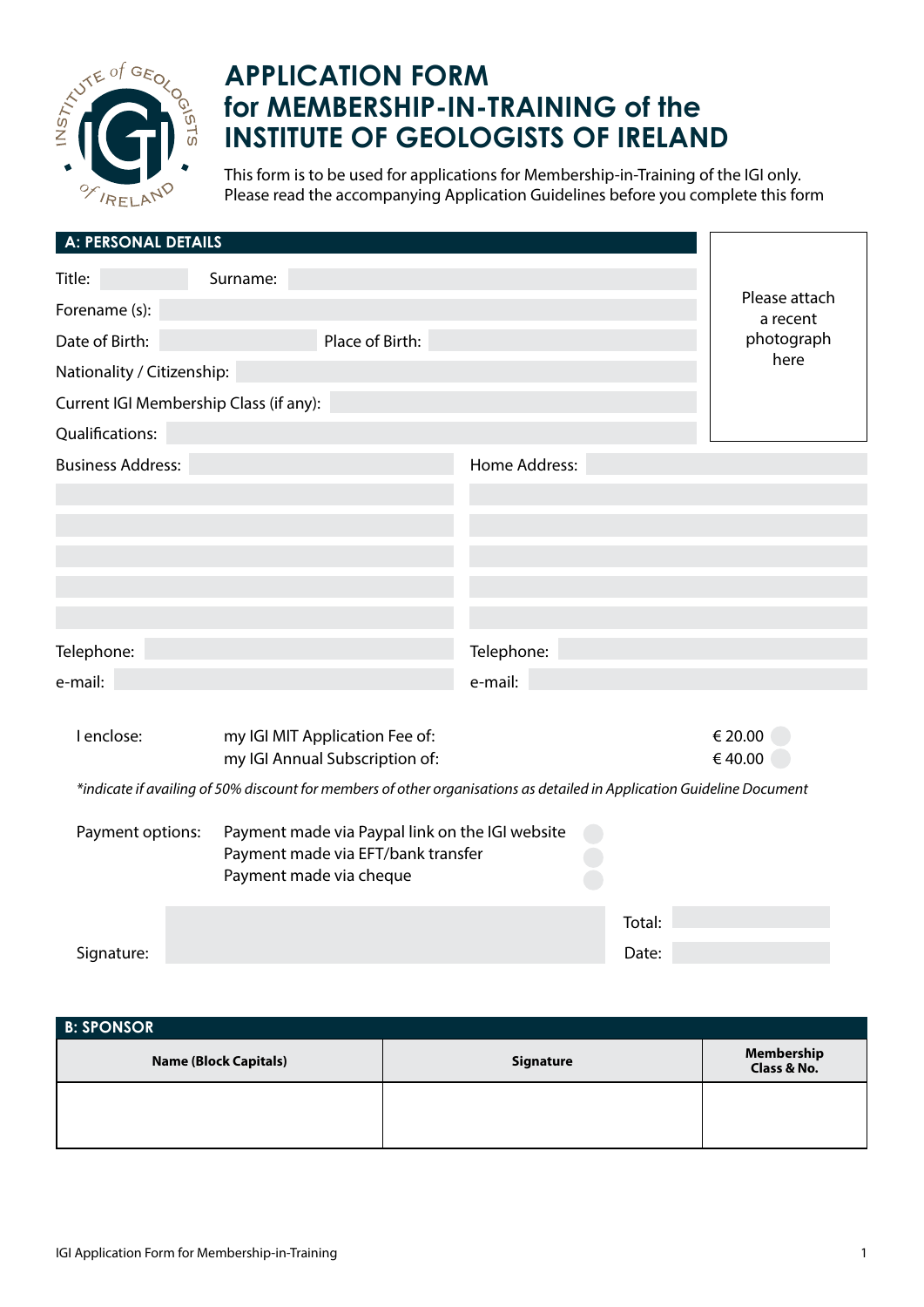|                         | C: FIELDS OF PROFESSIONAL EXPERTISE IN GEOLOGY |                                              |                                                     |                            |                       |  |
|-------------------------|------------------------------------------------|----------------------------------------------|-----------------------------------------------------|----------------------------|-----------------------|--|
|                         |                                                |                                              | <b>Rank main</b><br>field of expertise<br>(1, 2, 3) | <b>Years</b><br>experience | Sponsor's<br>initials |  |
| 1                       | <b>Main Field</b>                              | Geochemistry                                 |                                                     |                            |                       |  |
|                         | Specialist areas                               | <b>Applied Geochemistry</b>                  |                                                     |                            |                       |  |
|                         |                                                | Pure Geochemistry                            |                                                     |                            |                       |  |
|                         |                                                | Geochemical Analysis                         |                                                     |                            |                       |  |
|                         |                                                | <b>Environmental Geochemistry</b>            |                                                     |                            |                       |  |
|                         | Other specialist areas (specify)               |                                              |                                                     |                            |                       |  |
|                         |                                                |                                              |                                                     |                            |                       |  |
| $\overline{2}$          | <b>Main Field</b>                              | <b>Education</b>                             |                                                     |                            |                       |  |
|                         | Specialist areas                               | <b>Teaching</b>                              |                                                     |                            |                       |  |
|                         |                                                | Geological Information                       |                                                     |                            |                       |  |
|                         |                                                | <b>History of Geology</b>                    |                                                     |                            |                       |  |
|                         | Other specialist areas (specify)               |                                              |                                                     |                            |                       |  |
|                         |                                                |                                              |                                                     |                            |                       |  |
| 3                       | <b>Main Field</b>                              | <b>Engineering Geology &amp; Geotechnics</b> |                                                     |                            |                       |  |
|                         | Specialist areas                               | Geotechnical Engineering                     |                                                     |                            |                       |  |
|                         |                                                | <b>Rock Mechanics</b>                        |                                                     |                            |                       |  |
|                         | Other specialist areas (specify)               |                                              |                                                     |                            |                       |  |
|                         |                                                |                                              |                                                     |                            |                       |  |
| 4                       | <b>Main Field</b>                              | <b>Environmental Geology</b>                 |                                                     |                            |                       |  |
|                         | Specialist areas                               | Contaminated Land                            |                                                     |                            |                       |  |
|                         |                                                | <b>Urban Geology</b>                         |                                                     |                            |                       |  |
|                         |                                                | Waste Management                             |                                                     |                            |                       |  |
|                         |                                                | <b>Environmental Impact Assessment</b>       |                                                     |                            |                       |  |
|                         |                                                | Environmental Site Assessment & Auditing     |                                                     |                            |                       |  |
|                         |                                                | <b>Hazardous Waste</b>                       |                                                     |                            |                       |  |
|                         |                                                | <b>Land Reclamation</b>                      |                                                     |                            |                       |  |
|                         |                                                | Geological Hazard Potential                  |                                                     |                            |                       |  |
|                         | Other specialist areas (specify)               |                                              |                                                     |                            |                       |  |
|                         |                                                |                                              |                                                     |                            |                       |  |
| 5                       | <b>Main Field</b>                              | <b>Geophysics</b>                            |                                                     |                            |                       |  |
|                         | Specialist areas                               | <b>Remote Sensing</b>                        |                                                     |                            |                       |  |
|                         |                                                | Seismology                                   |                                                     |                            |                       |  |
|                         |                                                | Engineering & Environmental                  |                                                     |                            |                       |  |
|                         |                                                | Mineral Exploration                          |                                                     |                            |                       |  |
|                         |                                                | Hydrocarbon Exploration                      |                                                     |                            |                       |  |
|                         |                                                | Archaeogeophysics                            |                                                     |                            |                       |  |
|                         | Other specialist areas (specify)               |                                              |                                                     |                            |                       |  |
|                         |                                                |                                              |                                                     |                            |                       |  |
| 6                       | <b>Main Field</b>                              | Hydrogeology                                 |                                                     |                            |                       |  |
|                         | Specialist areas                               | <b>Water Resources</b>                       |                                                     |                            |                       |  |
|                         |                                                | <b>Groundwater Protection</b>                |                                                     |                            |                       |  |
|                         | Other specialist areas (specify)               |                                              |                                                     |                            |                       |  |
|                         |                                                |                                              |                                                     |                            |                       |  |
| $\overline{\mathbf{z}}$ | <b>Main Field</b>                              | <b>Mining Geology &amp; Exploration</b>      |                                                     |                            |                       |  |
|                         | Specialist areas                               | Economic Geology                             |                                                     |                            |                       |  |
|                         |                                                | Appraisal/Evaluation                         |                                                     |                            |                       |  |
|                         |                                                | Exploration                                  |                                                     |                            |                       |  |
|                         |                                                | <b>Investment Analysis</b>                   |                                                     |                            |                       |  |
|                         |                                                | <b>Metallic Minerals</b>                     |                                                     |                            |                       |  |
|                         |                                                | Metallurgy                                   |                                                     |                            |                       |  |
|                         |                                                | Mine Geology                                 |                                                     |                            |                       |  |
|                         | Other specialist areas(specify)                |                                              |                                                     |                            |                       |  |
|                         |                                                |                                              |                                                     |                            |                       |  |
| 8                       | <b>Main Field</b>                              | <b>Marine Geology</b>                        |                                                     |                            |                       |  |
|                         | Specialist area                                | Sedimentology                                |                                                     |                            |                       |  |
|                         | Other specialist areas(specify)                |                                              |                                                     |                            |                       |  |
|                         |                                                |                                              |                                                     |                            |                       |  |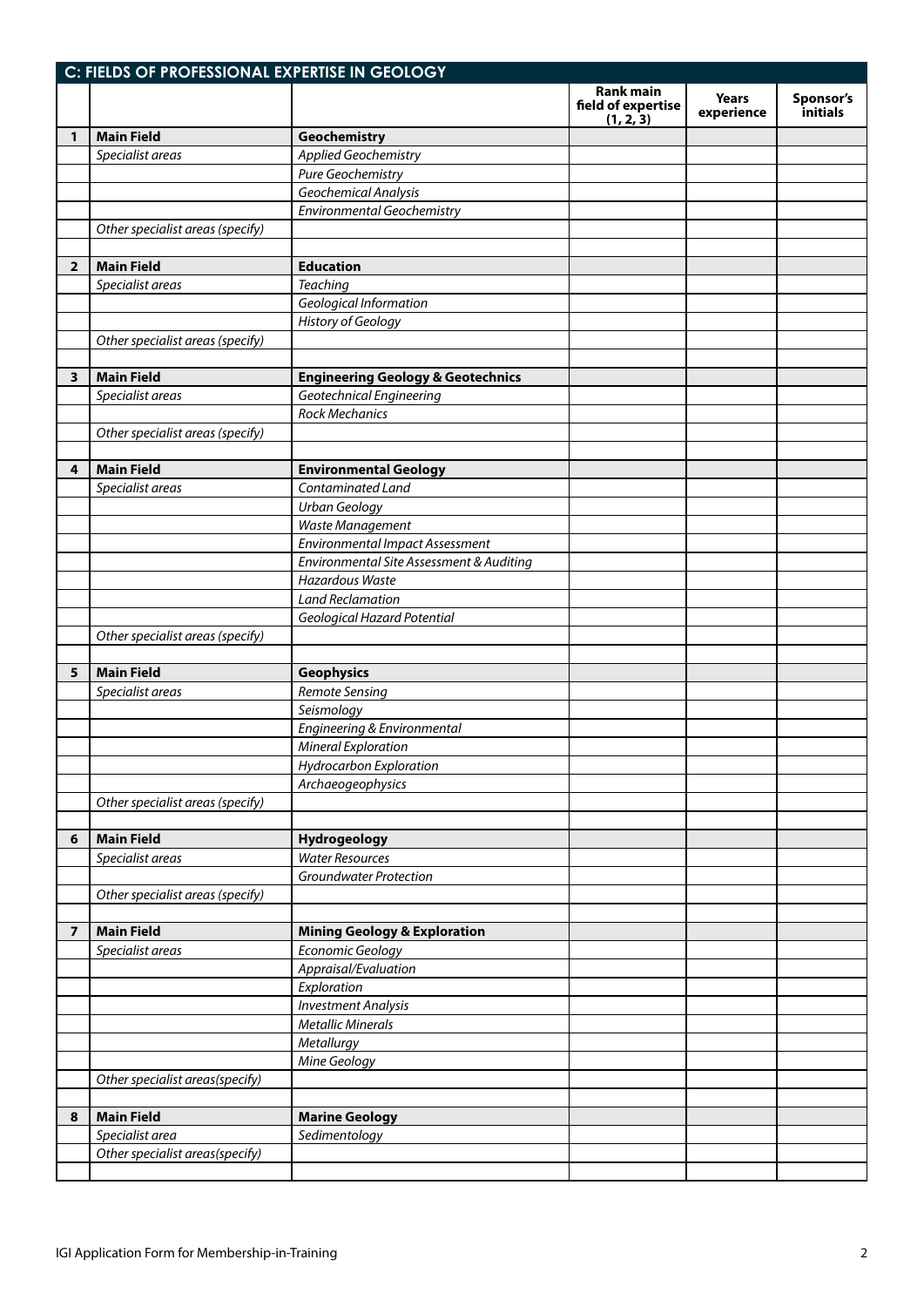|    |                                  |                                      | <b>Rank main</b><br>field of expertise<br>(1, 2, 3) | <b>Years</b><br>experience | Sponsor's<br>initials |
|----|----------------------------------|--------------------------------------|-----------------------------------------------------|----------------------------|-----------------------|
| 9  | <b>Main Field</b>                | <b>Hydrocarbon Geology</b>           |                                                     |                            |                       |
|    | Specialist areas                 | Seismic Interpretation               |                                                     |                            |                       |
|    |                                  | Exploration                          |                                                     |                            |                       |
|    |                                  | Development                          |                                                     |                            |                       |
|    |                                  | Production                           |                                                     |                            |                       |
|    |                                  | <b>Natural Gas</b>                   |                                                     |                            |                       |
|    | Other specialist areas (specify) |                                      |                                                     |                            |                       |
|    |                                  |                                      |                                                     |                            |                       |
| 10 | <b>Main Field</b>                | Palaeontology                        |                                                     |                            |                       |
|    | Specialist areas                 | Biostratigraphy                      |                                                     |                            |                       |
|    |                                  | Micropalaeontology                   |                                                     |                            |                       |
|    |                                  | Palynology                           |                                                     |                            |                       |
|    |                                  | <b>Maturation</b>                    |                                                     |                            |                       |
|    | Other specialist areas (specify) |                                      |                                                     |                            |                       |
|    |                                  |                                      |                                                     |                            |                       |
| 11 | <b>Main Field</b>                | <b>Quaternary Geology</b>            |                                                     |                            |                       |
|    | Specialist areas                 | Geomorphology                        |                                                     |                            |                       |
|    |                                  | Aerial Photo Interpretation          |                                                     |                            |                       |
|    |                                  | <b>Soil Science</b>                  |                                                     |                            |                       |
|    |                                  | <b>Quaternary Mapping</b>            |                                                     |                            |                       |
|    | Other specialist areas (specify) |                                      |                                                     |                            |                       |
|    | <b>Main Field</b>                |                                      |                                                     |                            |                       |
| 12 | Specialist areas                 | Geology<br><b>Borehole Logging</b>   |                                                     |                            |                       |
|    |                                  | Geological Mapping                   |                                                     |                            |                       |
|    |                                  | <b>Karstic Geology</b>               |                                                     |                            |                       |
|    |                                  | Mineralogy                           |                                                     |                            |                       |
|    |                                  | Petrology                            |                                                     |                            |                       |
|    |                                  | Sedimentology                        |                                                     |                            |                       |
|    |                                  | <b>Structural Geology</b>            |                                                     |                            |                       |
|    |                                  | Stratigraphy                         |                                                     |                            |                       |
|    |                                  | <b>Tectonics</b>                     |                                                     |                            |                       |
|    |                                  | Volcanic Geology                     |                                                     |                            |                       |
|    |                                  | <b>Mathematical Geology</b>          |                                                     |                            |                       |
|    |                                  | Regional Geology                     |                                                     |                            |                       |
|    |                                  | Metamorphic Geology                  |                                                     |                            |                       |
|    |                                  | Igneous Geology                      |                                                     |                            |                       |
|    |                                  | Heritage                             |                                                     |                            |                       |
|    | Other specialist areas (specify) |                                      |                                                     |                            |                       |
|    |                                  |                                      |                                                     |                            |                       |
| 13 | <b>Main Field</b>                | <b>Industrial Rocks and Minerals</b> |                                                     |                            |                       |
|    | Specialist areas                 | Aggregates                           |                                                     |                            |                       |
|    |                                  | Coal                                 |                                                     |                            |                       |
|    |                                  | Phosphates                           |                                                     |                            |                       |
|    |                                  | Uranium                              |                                                     |                            |                       |
|    |                                  | Clays                                |                                                     |                            |                       |
|    | Other specialist areas (specify) | Gypsum                               |                                                     |                            |                       |
|    |                                  |                                      |                                                     |                            |                       |
| 14 | <b>Main Field</b>                | <b>Management</b>                    |                                                     |                            |                       |
|    | Specialist areas                 | Operations/Development               |                                                     |                            |                       |
|    |                                  | Regulatory                           |                                                     |                            |                       |
|    | Other specialist areas (specify) |                                      |                                                     |                            |                       |
|    |                                  |                                      |                                                     |                            |                       |
| 15 | <b>Main Field</b>                | <b>Geological Computing</b>          |                                                     |                            |                       |
|    | Specialist areas                 | GIS                                  |                                                     |                            |                       |
|    |                                  | Modelling                            |                                                     |                            |                       |
|    |                                  | Database Management                  |                                                     |                            |                       |
|    | Other specialist areas (specify) |                                      |                                                     |                            |                       |
|    |                                  |                                      |                                                     |                            |                       |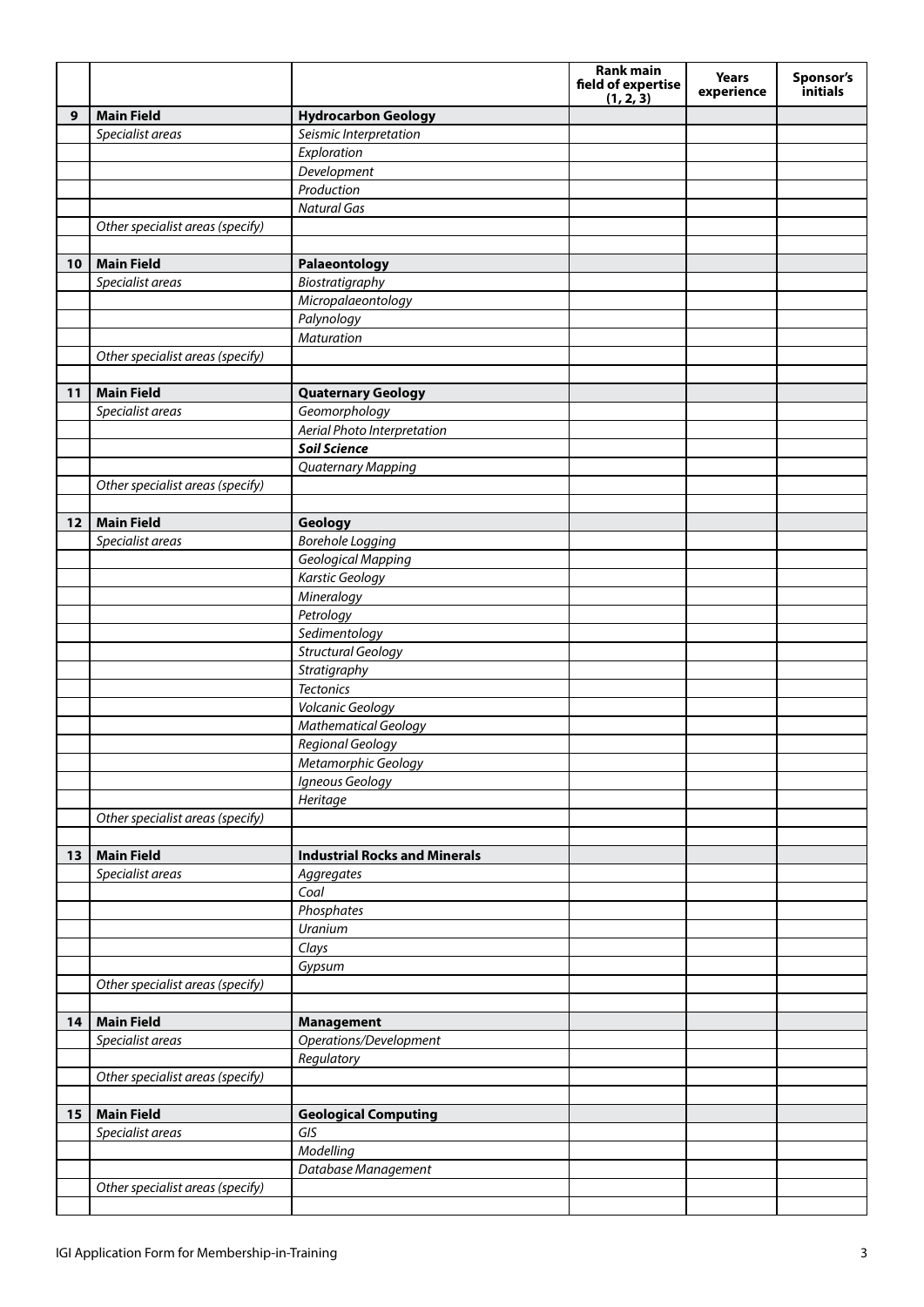| D: ACADEMIC QUALIFICATIONS (Authenticated copies of degree and/or diploma certificate(s) must be included with this application) |                |      |                      |                       |                              |
|----------------------------------------------------------------------------------------------------------------------------------|----------------|------|----------------------|-----------------------|------------------------------|
| Award                                                                                                                            | <b>Subject</b> | Year | <b>Awarding Body</b> | <b>Place of Study</b> | Sponsor's<br><i>initials</i> |
|                                                                                                                                  |                |      |                      |                       |                              |
|                                                                                                                                  |                |      |                      |                       |                              |
|                                                                                                                                  |                |      |                      |                       |                              |
|                                                                                                                                  |                |      |                      |                       |                              |
|                                                                                                                                  |                |      |                      |                       |                              |
|                                                                                                                                  |                |      |                      |                       |                              |

| E: MEMBERSHIP OF OTHER BODIES (Professional and/or Scientific) |              |                     |                       |  |  |
|----------------------------------------------------------------|--------------|---------------------|-----------------------|--|--|
| <b>Name of Organization</b>                                    | <b>Class</b> | <b>Year Elected</b> | Sponsor's<br>Initials |  |  |
|                                                                |              |                     |                       |  |  |
|                                                                |              |                     |                       |  |  |
|                                                                |              |                     |                       |  |  |
|                                                                |              |                     |                       |  |  |
|                                                                |              |                     |                       |  |  |
|                                                                |              |                     |                       |  |  |

## **F: PREVIOUS OCCUPATIONS**

List in chronological order, with the employer's name and address, dates and nature of duties. Do not include your current occupation as this is covered in the next section. Please include all periods, whether or not in the geological profession. Continue on additional sheets if necessary.

| From | To | Employer<br>(Name and Address) | <b>Applicant's Duties</b> | <b>Sponsor's</b><br>Initials |
|------|----|--------------------------------|---------------------------|------------------------------|
|      |    |                                |                           |                              |
|      |    |                                |                           |                              |
|      |    |                                |                           |                              |
|      |    |                                |                           |                              |
|      |    |                                |                           |                              |
|      |    |                                |                           |                              |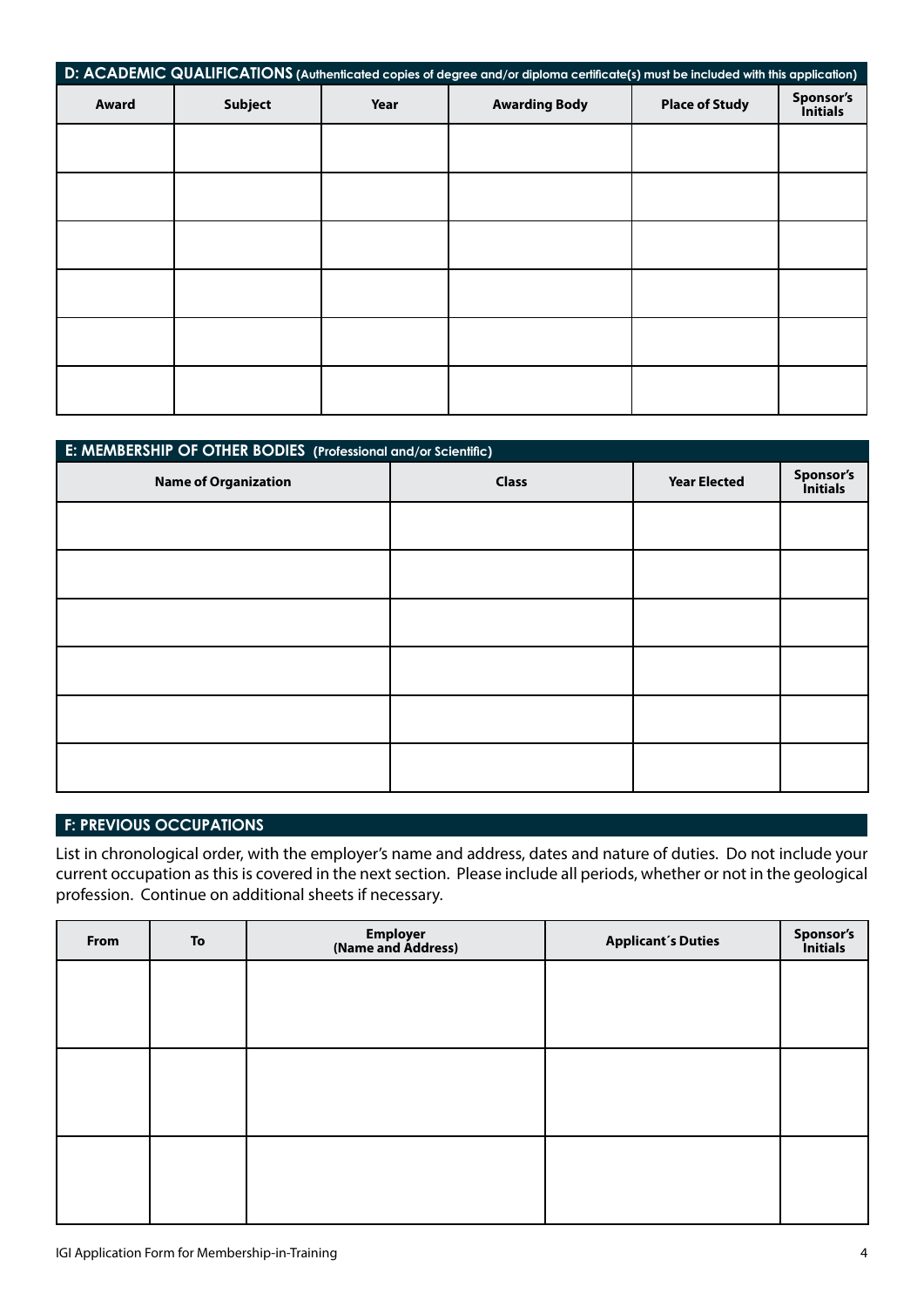| G: DETAILS OF PRESENT OCCUPATION and NATURE OF DUTIES (Brief Description) |                       |  |
|---------------------------------------------------------------------------|-----------------------|--|
|                                                                           | Sponsor's<br>Initials |  |
|                                                                           |                       |  |
|                                                                           |                       |  |
|                                                                           |                       |  |
|                                                                           |                       |  |
|                                                                           |                       |  |
|                                                                           |                       |  |
|                                                                           |                       |  |
|                                                                           |                       |  |
|                                                                           |                       |  |
|                                                                           |                       |  |
|                                                                           |                       |  |
|                                                                           |                       |  |

## **DECLARATION**

I declare that I shall abide by the rules of the Institute of Geologists of Ireland.

т

I shall uphold the highest standards of the Profession as laid out in the Articles of Association and in the Code of Ethics.Г

| Signed:               |       |  |
|-----------------------|-------|--|
| Name (BLOCK LETTERS): | Date: |  |

**PRINT FORM** 

٦